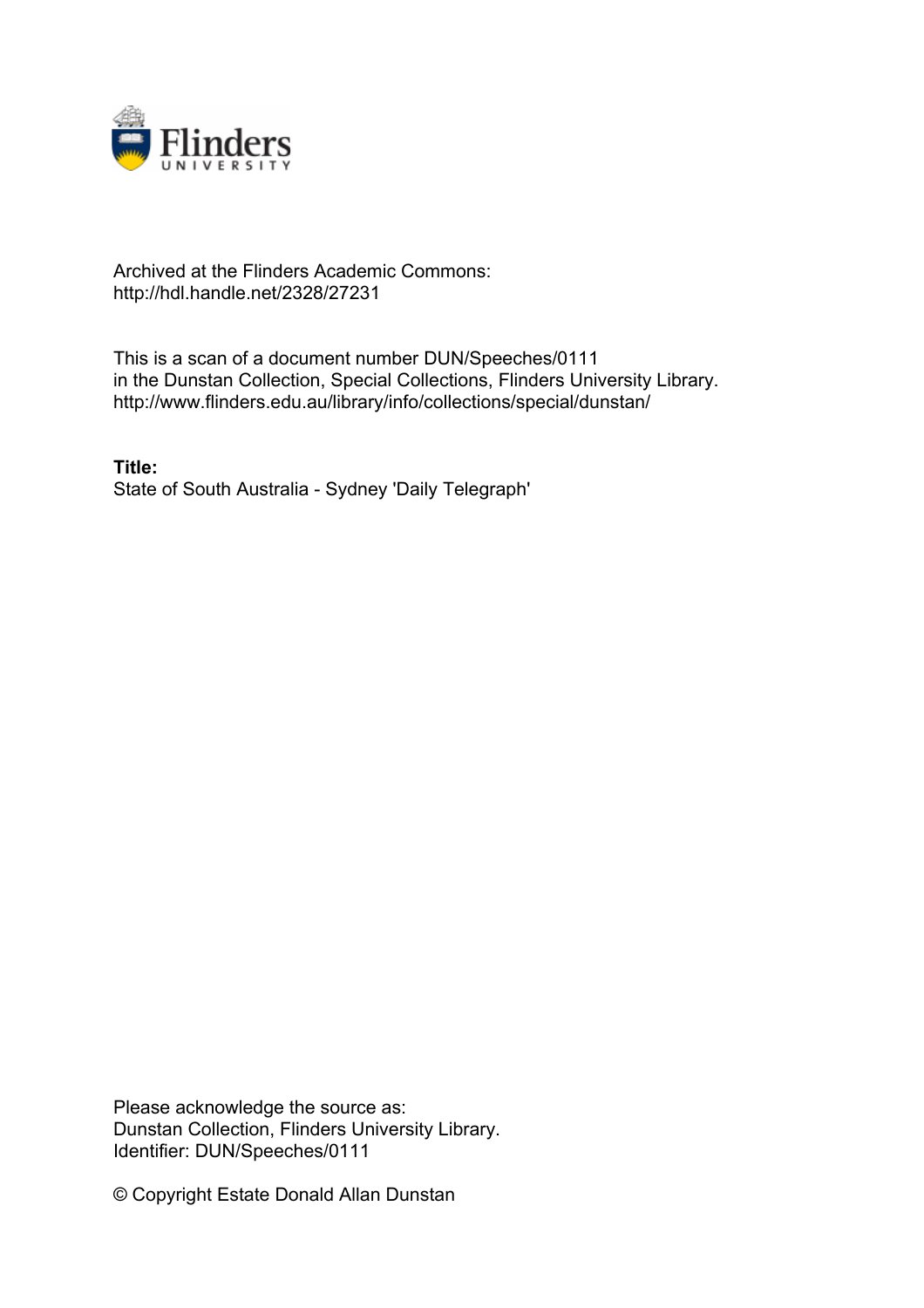## ARTICLE BY THE PREMIER, MR. DUNSTAN, FOR "SYDNEY DAILY TELEGRAPH" SUPPLEMENT.

## STATE OF SOUTH AUSTRALIA. 16.10.72

سابية

 $5 +$ 

South Australia is pressing ahead with policies designed with the dual aim of securing greater economic development and properly controlled growth.

I believe that we Can point to significant gains of short and long term benefit to the State in both areas.

In the area of industrial development, our overall aim is to get more investment - and so provide more jobs - within a pattern of more diverse and stable development.

Key agencies have bean set up to get this done.

An Industries Assistance Corporation helps small firms during the critical early phases.

The Industries Research Institute provides liaison in industrial and scientific research. In addition we have greatly expanded our network of overseas trade representatives and agents.

This has led to much greater aworeness beyond our borders of South Australia's potential for trade and investment and within them to record calls on Housing Trust resources for factory development.

This is all the more significant in that it has been achieved against a background of continuing economic uncertainty at the national level.

Recent examples, among many, of new industrial development includes

- Australian National Industries scheme now well underway, for a  $92.7m$ . press forge plant at Dry Creek.
- Fletcher Jones and Staff Pty. Ltd's newly opened factory at Mount Gambier.
- Levi Strauss Ltd'e project for a \$1.5m. national production headquarters at Elizabeth for clothing manufacture.

Other factors in secubing such development have been our central geographic location, a low cost structure, availability of land at competitive prices, and low wage and salary Idvela in relation to the rest of Australia, while generally lower prices provide a standard of living equal to that of the other states.